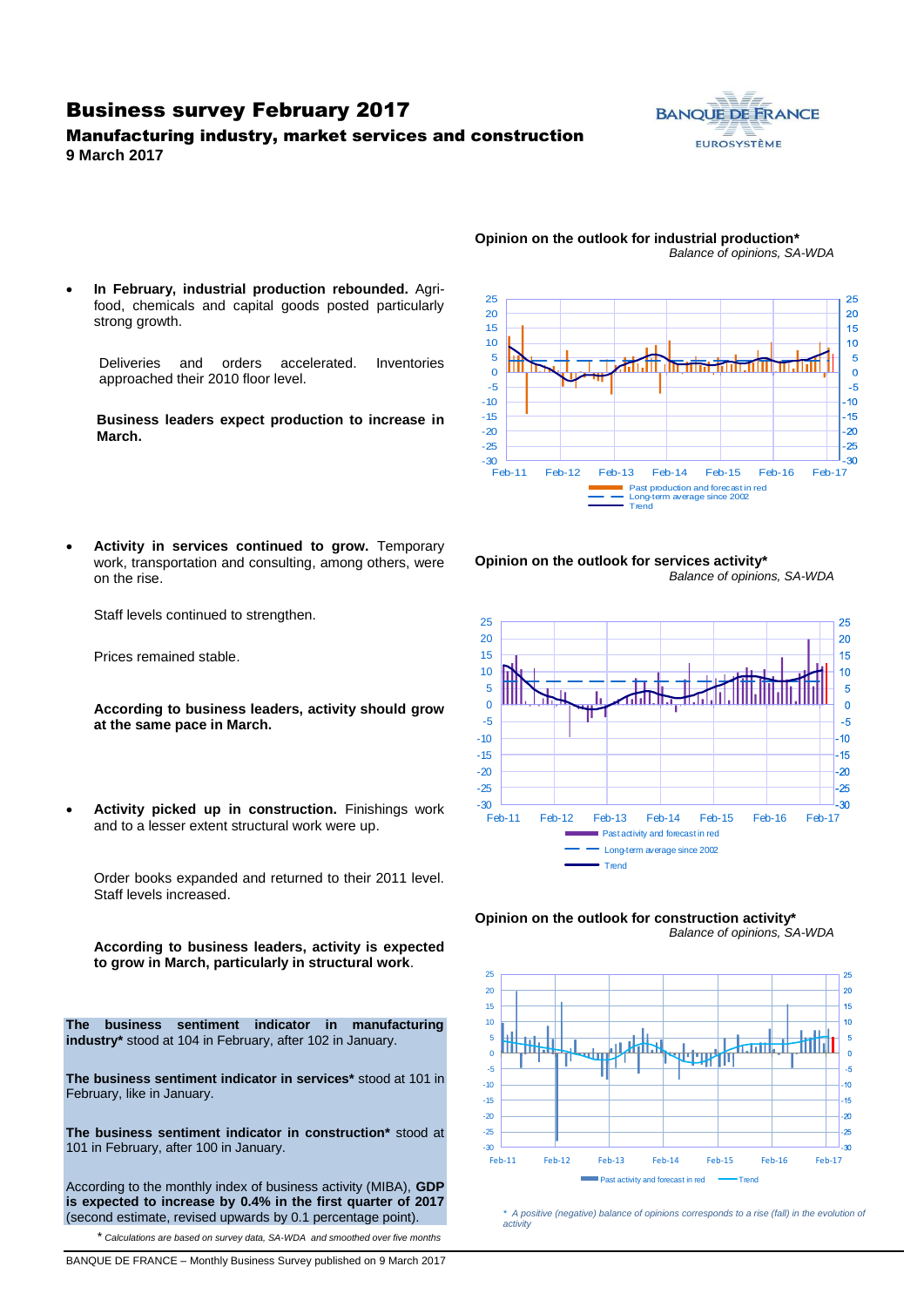| manuracturniy muusti y        |        |        |              |        |                |        |                |                |                |                |              |          |
|-------------------------------|--------|--------|--------------|--------|----------------|--------|----------------|----------------|----------------|----------------|--------------|----------|
|                               | Apr-16 | May-16 | Jun-16       | Jul-16 | Aug-16         | Sep-16 | Oct-16         | Nov-16         | Dec-16         | $Jan-17$       | Feb-17       | Mar-17   |
| ∣Change                       |        |        |              |        |                |        |                |                |                |                |              | Forecast |
| Production                    | 3      | 4      | $\mathbf{1}$ | 8      | 4              | 3      | 4              | 5              | 10             | $-2$           | 8            | 6        |
| <b>Deliveries</b>             | 5      | 3      | 4            | 8      | $\overline{2}$ | 5      | $\overline{7}$ | 6              | 10             | 5              | 10           |          |
| Total orders                  | 3      | 4      | 6            | 8      | 7              | 7      | 6              | 10             | 9              | 9              | 11           |          |
| Staff                         | 0      | 1      | $\mathbf 0$  | $-1$   | $\mathbf{1}$   | 3      | 1              | $\overline{2}$ | $\overline{2}$ | $\overline{2}$ | 1            |          |
| Final goods prices            | $-1$   | $-1$   | $-1$         | $-1$   | 0              | 1      | $\mathbf 0$    | 1              | 1              | 3              | $\mathbf{2}$ |          |
| Commodity prices              | $-1$   | 0      | 1            | 0      | $\mathbf{1}$   | 3      | 4              | 5              | $\overline{7}$ | 11             | 10           |          |
| Level                         |        |        |              |        |                |        |                |                |                |                |              |          |
| Order books                   | 7      | 8      | 9            | 8      | 9              | 12     | 12             | 16             | 15             | 15             | 15           |          |
| Inventories of finished goods | 4      | 3      | 2            | 3      | 4              | 4      | 5              | 3              | 2              | 2              | 1            |          |
| Capacity utilisation rate     | 77.9   | 78.3   | 77.9         | 77.7   | 78.9           | 77.8   | 77.6           | 78.1           | 79.0           | 78.5           | 78.5         |          |
| Cash positions                | 9      | 10     | 13           | 10     | 12             | 16     | 14             | 14             | 12             | 14             | 14           |          |

## **Manufacturing industry**

## **Services**

|                  | Apr-16 | May-16      | Jun-16 | Jul-16 | Aug-16 | Sep-16 | Oct-16 | Nov-16 | Dec-16 | Jan-17 | Feb-17 | Mar-17   |
|------------------|--------|-------------|--------|--------|--------|--------|--------|--------|--------|--------|--------|----------|
| <b>Change</b>    |        |             |        |        |        |        |        |        |        |        |        | Forecast |
| Activity         | 4      | 14          | 8      | 6      | 1.     | 10     | 10     | 20     | 6      | 13     | 12     | 12       |
| Aggregate demand | 4      | 14          | 8      | 5      | 6      | 9      | 11     | 20     | 7      | 12     | 12     |          |
| Prices           | -1     | $\mathbf 0$ | -1     | $-1$   | -1     | $-3$   | $-1$   | 0      | 0      | 0      | 0      |          |
| Staff            | 4      |             | 5      | 2      | 6      | 7      |        |        |        | 9      | 8      |          |
| <b>Level</b>     |        |             |        |        |        |        |        |        |        |        |        |          |
| Cash positions   | 12     | 13          | 15     | 15     | 9      | 14     | 15     | 16     | 14     | 12     | 17     |          |

## **Construction**

|                         | Apr-16 | May-16 | Jun-16      | Jul-16            | Aug-16 | Sep-16 | Oct-16 | Nov-16 | Dec-16         | $Jan-17$ | Feb-17 | Mar-17   |
|-------------------------|--------|--------|-------------|-------------------|--------|--------|--------|--------|----------------|----------|--------|----------|
| <b>Change</b>           |        |        |             |                   |        |        |        |        |                |          |        | Forecast |
| Activity                | 5      | 16     | $-5$        | 0                 |        |        | 4      |        |                |          | 8      | 5        |
| <b>Estimates prices</b> | -1     | 0      | $\mathbf 0$ | $-1$              | $-1$   | $-1$   | 0      | 0      | -1             |          |        |          |
| Staff                   |        | 0      | $\mathbf 0$ | 0                 | 2      |        | 2      | 2      | $\overline{2}$ |          | 3      |          |
| Level                   |        |        |             |                   |        |        |        |        |                |          |        |          |
| Order books             | 8      | 10     | 14          | $12 \overline{ }$ | 13     | 15     | 15     | 15     | 15             | 19       | 22     |          |

Notes:

A positive (negative) balance of opinions corresponds to a rise (fall) in the evolution of activity.

• The last point corresponds to the business leaders' forecasts of future activity.

• The series are revised on a monthly basis. These revisions take into account additional gross data and the evolution of the seasonal and working-day adjustment depending on the latest available data. The business sentiment indicators of the previous months are revised accordingly.